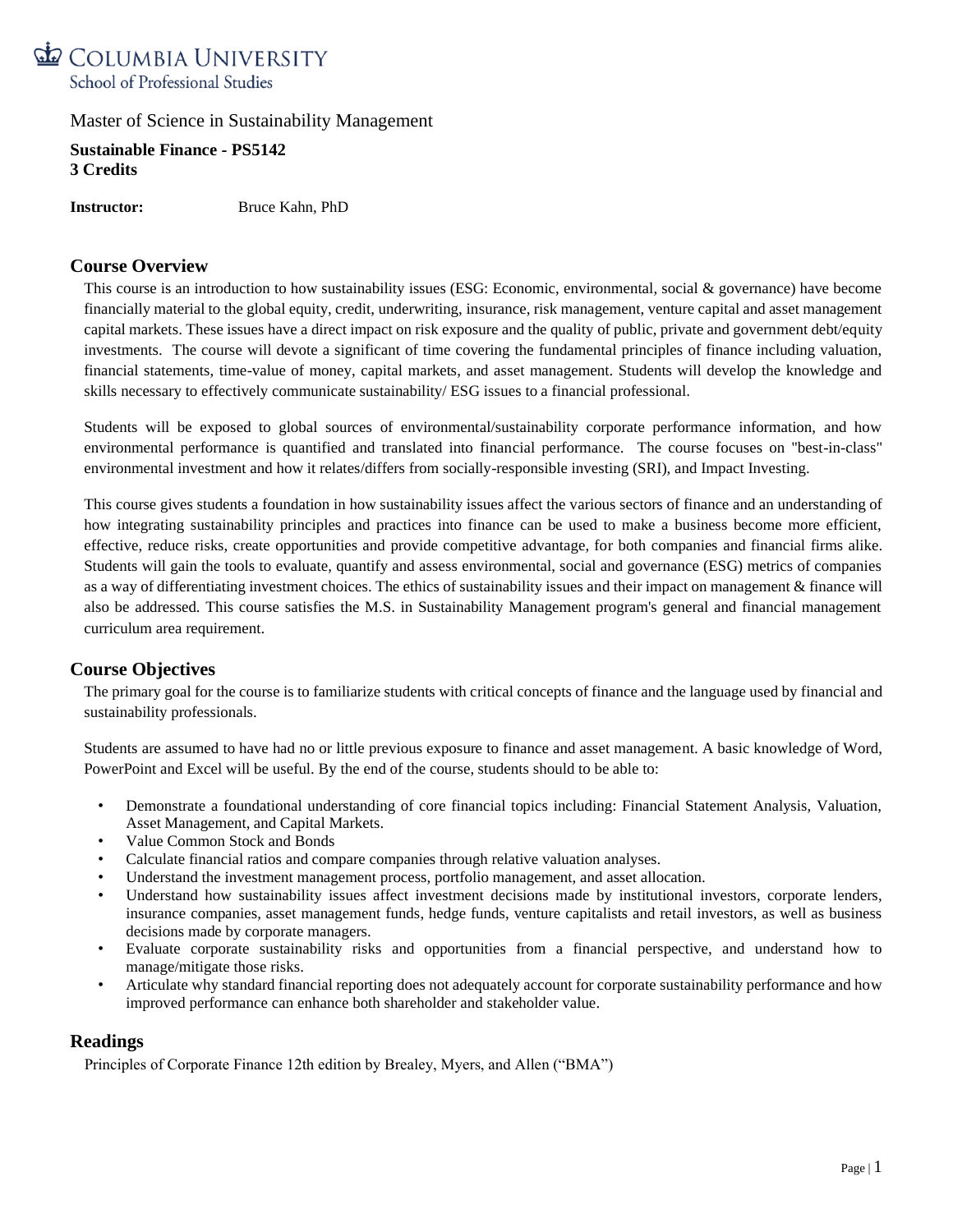

The Basics of Finance. An Introduction to financial markets, business finance, and portfolio management. Pamela Peterson Drake, Frank J. Fabozzi. Hoboken, NJ :Wiley, 2010. Available as an Ebook on CLIO

## **Thematic Readings on Agribusiness for FSA Integration**

- What is agriculture and how has it evolved
- M&A in food
- Role of trade finance
- Land Investments

Select Financial Statements and Sustainability reports from Monsanto/Bayer, SunOpta, ADM, Bunge, Potash/Agrium, Mosaic, Kelloggs, Conagra, Pepsico, Smithfield Foods, General Mills.

FAO. (2013) Global agriculture towards 2050. Rome, FAO. OECD/FAO (2013), OECD-FAO Agricultural Outlook 2013–2022, OECD Publishing and FAO.

Goldberg, Ray A. "Monsanto." Harvard Business School Case 913-404, October 2012.

Godfray HCJ, Beddington JR, Crute IR, Haddad L, Lawrence D, et al. (2010) Food security: The challenge of feeding 9 billion people. Science 327:812–818.

Morgan, Dan. Merchants of Grain. The Power and Profits of Five Giant Companies at the Center of the World's Food Supply. New York: Viking, 1979.

USSEC (2011) How the Global Oilseed and Grain Trade Works. HighQuest Partners, Danvers, CA.

UCS (2009) Failure to Yield: Evaluating the Performance of Genetically Engineered Crops. Union of Concerned Scientists.

Murphy, S., Burch, D. and Clapp, J. (2012) Cereal Secrets: The world's largest grain traders and global agriculture. Oxfam Research Reports.

FAO. (2016) The State of Food and Agriculture 2016: Climate Change, Agriculture and Food Security. Food and Agriculture Organization of the United Nations. Rome.

Caldecott, B., Howarth, N. & McSharry, P. (2013) Stranded Assets in Agriculture: Protecting Value from Environment-Related Risks. Smith School of Enterprise and the Environment: University of Oxford. Oxford.

FAO (2015) Natural Capital Impacts in Agriculture. Food and Agriculture Organization of the United Nations, Rome.

FAO. (2013) Global agriculture towards 2050. Rome, FAO. OECD/FAO (2013), OECD-FAO Agricultural Outlook 2013–2022, OECD Publishing and FAO.

# **Method of Instruction**

The course will be imparted over 14 Sessions in 2-hour sessions each Week. An introductory finance book is required for the course. (See Course Schedule and Textbooks below). However, there is no single text book that can address the rapidly changing issues addressed by sustainable finance. Readings from key reports, websites and magazine/news articles will be supplemented by real, practical examples of sustainable finance issues in today's financial industry. Guest lectures by experts in their fields will be planned.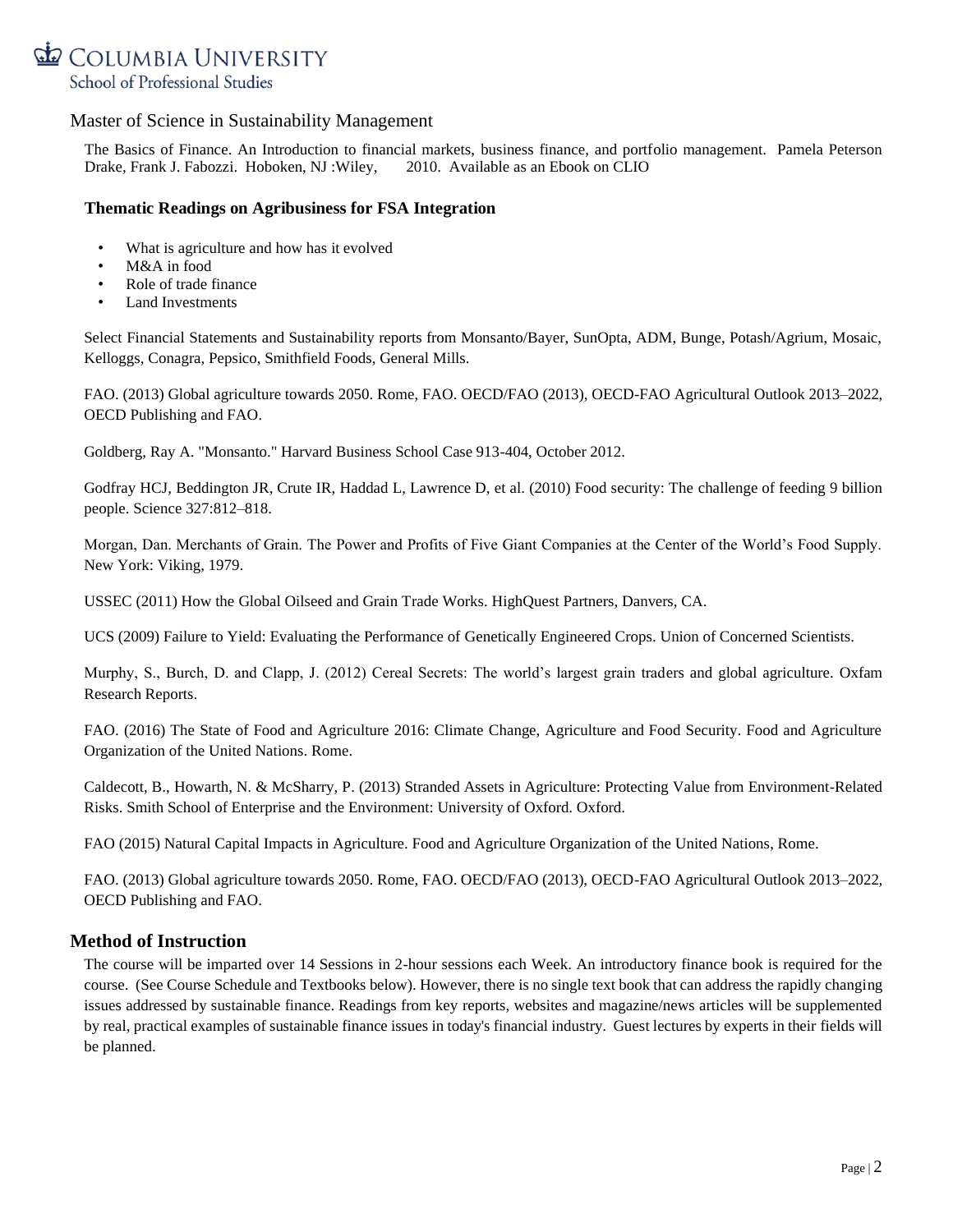

# **Method of Evaluation**

Regular attendance in lectures is required and students are expected to have done the readings for each lecture before class. Attendance in the tutorial session is optional, but strongly recommended. Grading for the course will be determined by the following:

## **1. Participation (10%)**

Contribute to class discussions. This means enhancing the quality of the class experience for yourself and others. It involves making relevant, useful and non-obvious comments and posing pertinent questions in clear and succinct language.

- Be prepared to give 2-3 minute answers to impromptu questions regarding course readings.
- Provide at least 1 carefully considered and substantive (2-3 paragraphs) critique of reading assignment. No more than one page, 12 size font, single space.
- The attendance and participation grade will comprise a weighted index of numeric grades that combine performance under each of the tasks above and actual attendance.

## **2. Short Assignments (60%)**

There will be six problem sets each worth 10 points. Each assignment will consist of a combination of problem sets and short answer questions. Expectations are for students to demonstrate their qualitative and quantitative knowledge of the material through a series of questions addressing the financial and sustainability performance of companies.

### **3. Individual Presentations (10%)**

Each student will make a 7-minute presentation on a Special Topic in Sustainability.

## **4. Final Report & Presentation (20%)**

The final deliverable for the course will be a 10-minute in-class presentation and written report (maximum 25 pages). The report and oral presentation will be graded on a letter grade scale from F to A+. All students in a group receive the same grade for the written report and an individual grade for their oral presentation. Students will form groups of 3-4. Each group will assess three publicly-traded companies and select one of those three firms as the best investment from a long-term sustainability perspective

## **5. Final Course Grade**

The final course grade will be computed using a weighted index of numeric grades that combine the grades for assignments, attendance and participation, and final report and oral presentation, scaled into a letter final grade scale from F to A+.

# **School Policies**

## *Copyright Policy*

Please note—Due to copyright restrictions, online access to this material is limited to instructors and students currently registered for this course. Please be advised that by clicking the link to the electronic materials in this course, you have read and accept the following:

The copyright law of the United States (Title 17, United States Code) governs the making of photocopies or other reproductions of copyrighted materials. Under certain conditions specified in the law, libraries and archives are authorized to furnish a photocopy or other reproduction. One of these specified conditions is that the photocopy or reproduction is not to be "used for any purpose other than private study, scholarship, or research." If a user makes a request for, or later uses, a photocopy or reproduction for purposes in excess of "fair use," that user may be liable for copyright infringement.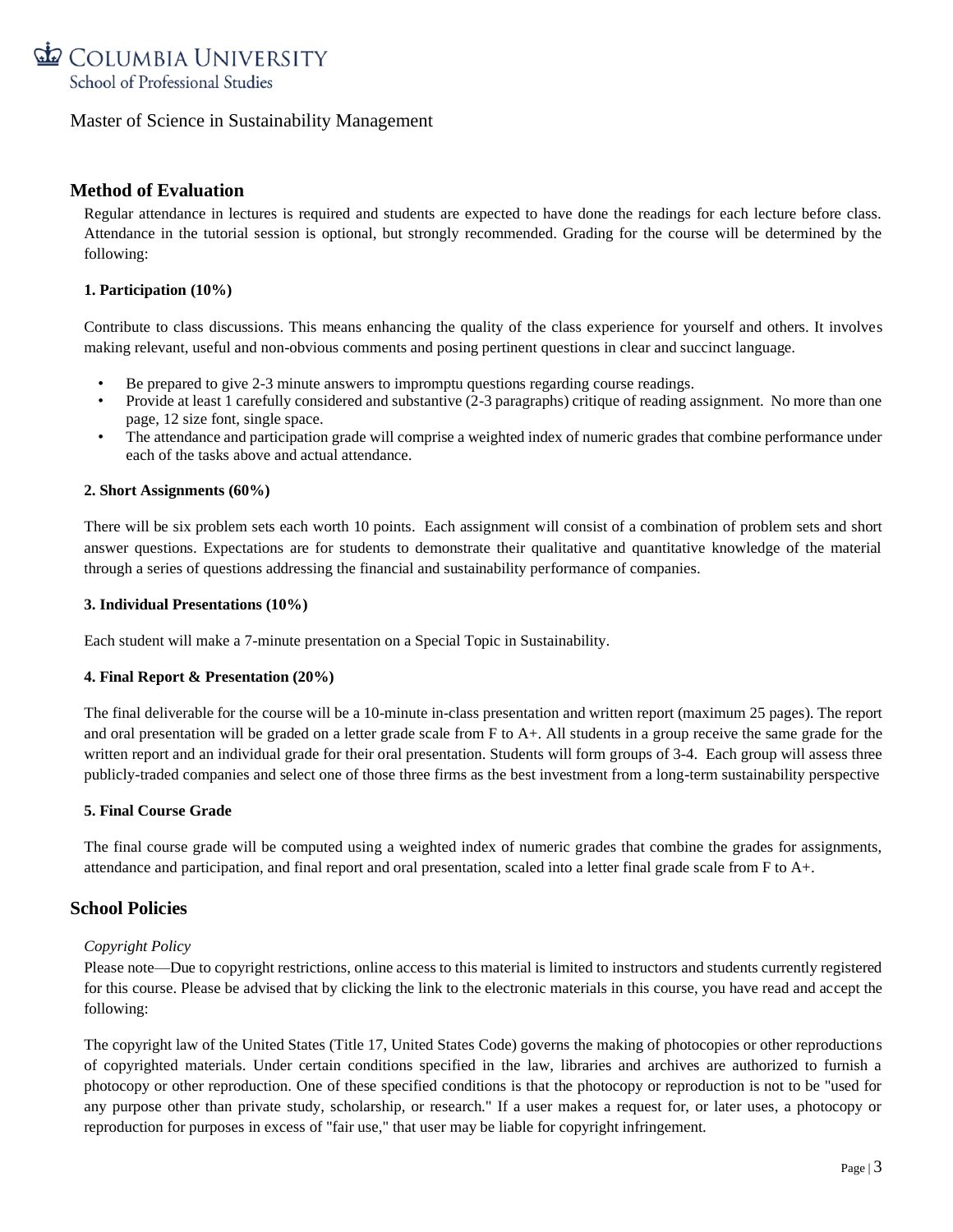

## *Academic Integrity*

Columbia University expects its students to act with honesty and propriety at all times and to respect the rights of others. It is fundamental University policy that academic dishonesty in any guise or personal conduct of any sort that disrupts the life of the University or denigrates or endangers members of the University community is unacceptable and will be dealt with severely. It is essential to the academic integrity and vitality of this community that individuals do their own work and properly acknowledge the circumstances, ideas, sources, and assistance upon which that work is based. Academic honesty in class assignments and exams is expected of all students at all times.

SPS holds each member of its community responsible for understanding and abiding by the SPS Academic Integrity and Community Standards posted at [http://sps.columbia.edu/student-life-and-alumni-relations/academic-integrity-and-community](http://sps.columbia.edu/student-life-and-alumni-relations/academic-integrity-and-community-standards)[standards.](http://sps.columbia.edu/student-life-and-alumni-relations/academic-integrity-and-community-standards) You are required to read these standards within the first few days of class. Ignorance of the School's policy concerning academic dishonesty shall not be a defense in any disciplinary proceedings.

## *Accessibility*

Columbia is committed to providing equal access to qualified students with documented disabilities. A student's disability status and reasonable accommodations are individually determined based upon disability documentation and related information gathered through the intake process. For more information regarding this service, please visit the University's Health Services website: [http://health.columbia.edu/services/ods/support.](http://health.columbia.edu/services/ods/support)

# **Course Schedule and Readings**

## **Session 1: Introduction to Sustainable Finance**

- BMA: Chapters 1. Corporate Investment, Financing Decisions and Time Value of Money.
- Drake Peterson and Fabozzi, Chapters 1-3.

### **Session 2: Introduction to Sustainable Finance**

- BMA: Chapters 2 and 14. Corporate Investment, Financing Decisions and Time Value of Money.
- Drake Peterson and Fabozzi, Chapters 4.
- "Sustainable Investing: Establishing Long-Term Value and Performance." Deutsche Bank Climate Change Advisors, 2012 http://www.dbcca.com/dbcca/EN/investment-research/investment\_research\_2413.jsp
- Looking forward, looking back: A hitch hikers guide to Research on Social and Sustainable Investment. Lloyd Kurtz. Creative Commons. 2013. Available on Lulu.
- Generation Investment Management: Sustainable Capitalism http://www.generationim.com/media/pdf-generation-sustainable-capitalism-v1.pdf
- World Resource Institute: Corporate Ecosystem Services Review http://www.wri.org/publication/corporate-ecosystem-services-review
- Robert Costanza: The Value of the World's Ecosystem Services and Natural Capital http://www.esd.ornl.gov/benefits\_conference/nature\_paper.pdf
- McKinsey & Company: Resource Revolution http://www.mckinsey.com/features/resource\_revolution
- Harvard Business Review: Creating Shared Value http://www.waterhealth.com/sites/default/files/Harvard\_Buiness\_Review\_Shared\_Value.pdf
- Eccles et al. The Impact of a Corporate Culture of Sustainability on Corporate Behavior and Performance.
- The Benefits of Socially Responsible Investing: An Active Manager's Perspective. Indrani De, CFA, PRM and Michelle R. Clayman, CFA. 2015.
- Corporate Sustainability: First Evidence on Materiality. 2015. Mozaffar Khan, George Serafeim, Aaron Yoon
- Clark, Gordon, Andreas Feiner, and Michael Viehs. "How Sustainability Can Drive Financial Outperformance." 2014.

### **Session 3: Financial Statement Analysis, Valuation and Integrated Reporting**

- BMA: Chapter 28.
- Drake Peterson and Fabozzi, Chapters 10 and 11.
- MSCI ESG Ratings: IVA Reports: of Select Companies.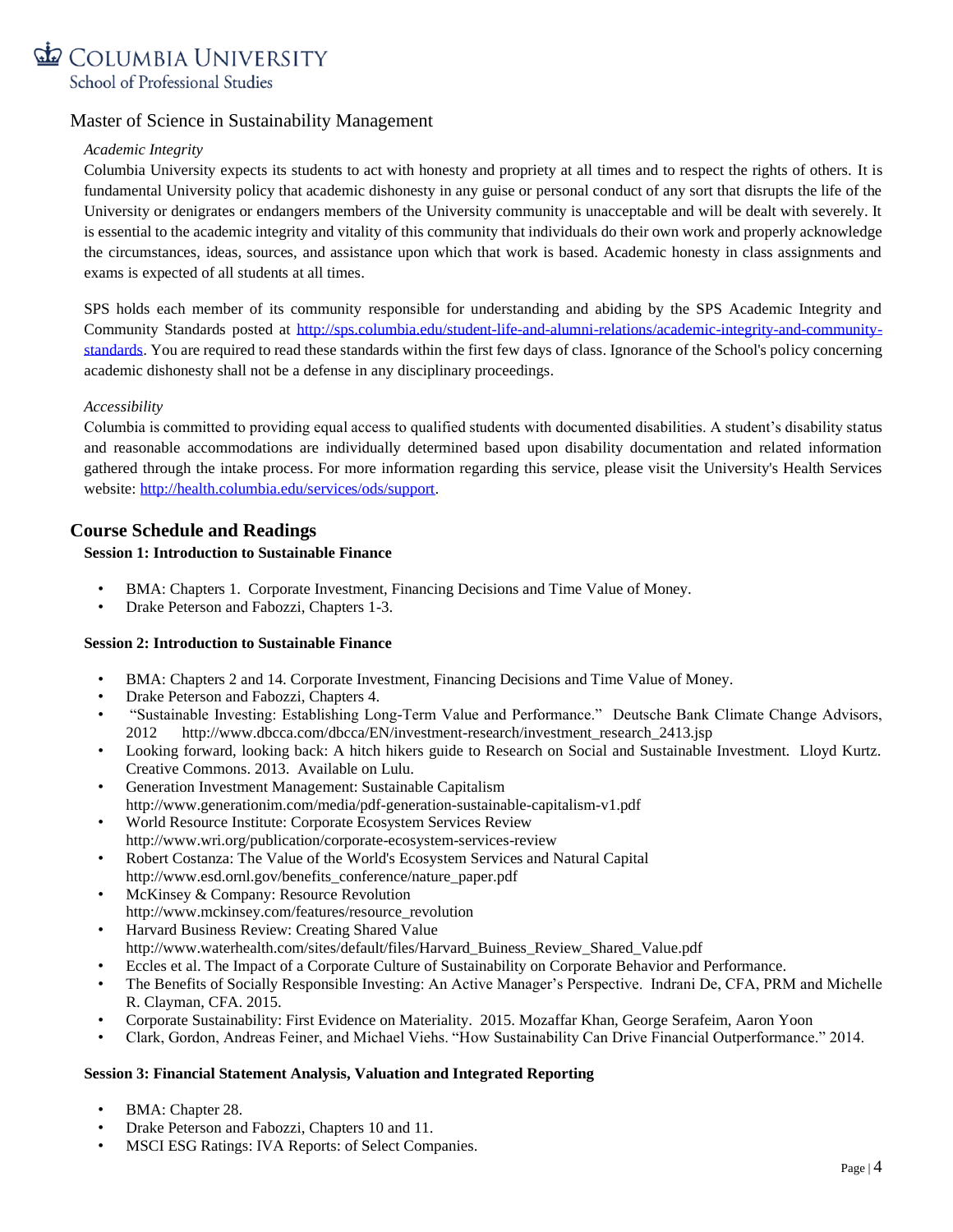

- MSCI Industry Reports: Select sectors
- Integrated Reporting framework: <http://integratedreporting.org/resource/international-ir-framework/> Accessed through CLIO Business Library.

### **Session 4: Cash Flow Analysis**

- BMA Chapter 4.
- Drake Peterson and Fabozzi, Chapters 12
- Financial Statements and Sustainability reports of Select Companies.

### **Session 5: Valuing Common Stocks and Bonds**

- BMA: Chapter 3.
- Drake Peterson and Fabozzi, Chapters 19-20
- Driving Sustainability at Bloomberg L.P.
- Eccles and Serafeim, 2012.
- The Billion Dollar Question." Environmental Finance, October 2012.
- Coal India Limited: Initial Public Offering: http://www.sebi.gov.in/dp/coaldrhp.pdf
- "Some IPOs are too hot to Handle." Environmental Finance, October 2012.

### **Session 6: Cost of Capital**

• BMA: Chapter 6, 9, 19

### **Session 7: Risk Management**

Use of Derivatives and Cash Alternatives

Counter-party management in global supply chains

- BMA: Chapter 10 and 14
- Select Financial Statements and Sustainability reports from Monsanto/Bayer, SunOpta, ADM, Bunge, Potash/Agrium, Mosaic, Kelloggs, Conagra, Pepsico, Smithfield Foods, General Mills.

### **Session 8: Risk Management II**

Commodity Risk

Infra-structure Risk

Climate Risk

- BMA: Chapter 23 and 26.
- The 2050 Criteria." World Wildlife Fund, 2012. http://assets.worldwildlife.org/publications/458/files/original/2050 criteria final low res online viewing.pdf?1348517 472
- "CDP Global 500 Climate Change Report 2012". Carbon Disclosure Project, 2012. https://www.cdproject.net/CDPResults/CDP-Global-500-Climate-Change-Report-2012.pdf
- Carbon Reductions generate positive ROI: <https://www.cdproject.net/CDPResults/CDP-Carbon-Action-Report-2012.pdf>

### **Session 9: Investment Management**

• BMA: Chapter 10, 14, 23 and 26.